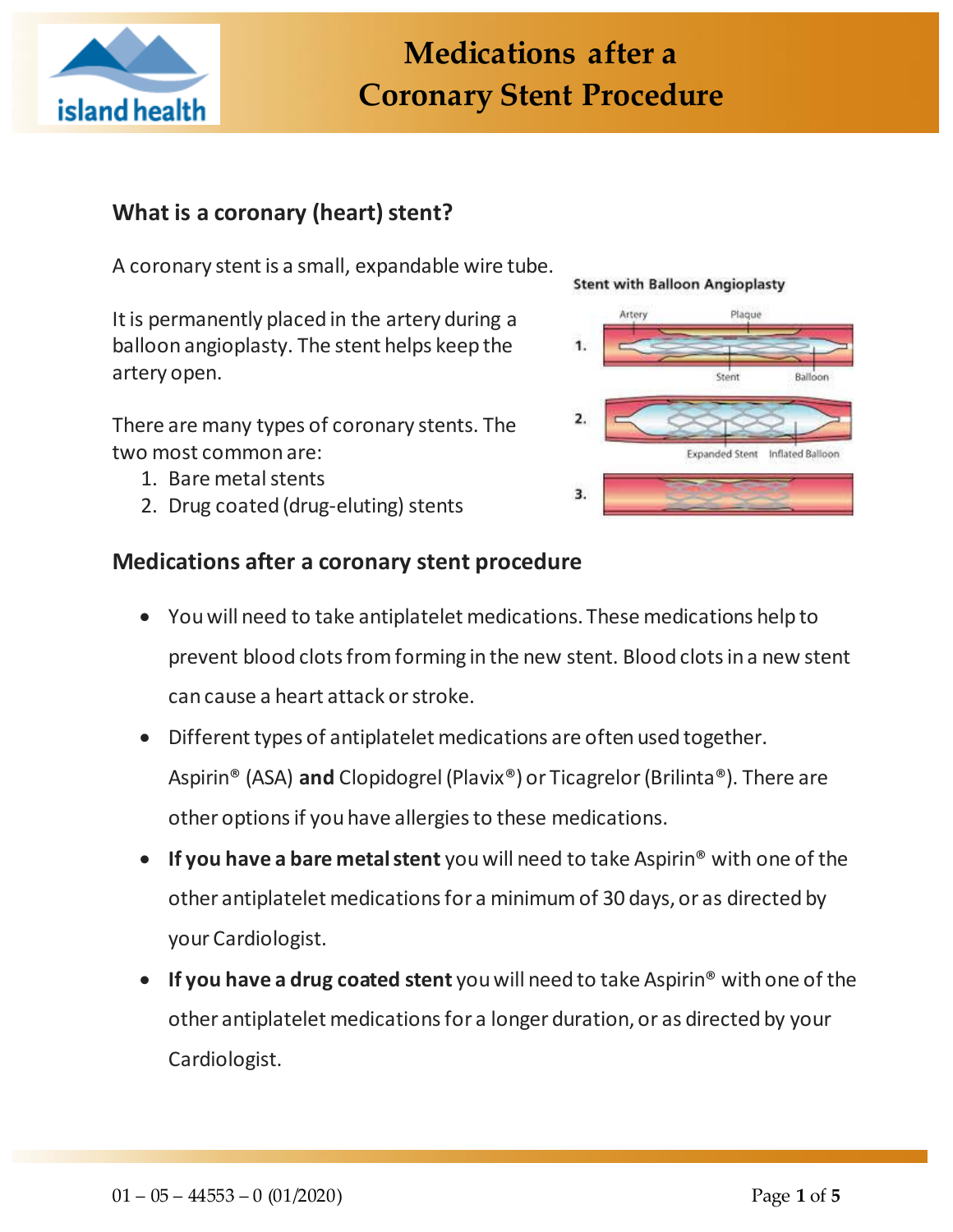- These medications will be prescribed for you. Fill your prescriptions right away and take them as directed. **Do Not Miss Any Doses!** It is very dangerous to skip, stop or change these medications on your own.
- If you are having any issues with these medications, contact your Cardiologist. Your Cardiologist is the only person who should advise you on these.
- You may be given a wallet size card and bracelet to let you know that you are on an antiplatelet medication. Please wear the bracelet and keep the card with you at all times.
- The type of stent you have and your medical condition will decide how long you will need to take the medication.

# **Side effects**

Call your doctor if you have any of these signs of bleeding or any other side effects:

- Excessive nose bleeds
- Purple or red pinpoint spots under your skin
- Bloody or black bowel movements
- Blood in your urine
- Coughing up blood or vomit that looks like coffee grounds
- Shortness of breath that is intolerable (some medications can cause you to have mild shortness of breath, but this usually resolves over time)

# **For non-emergency health information**

**HealthLinkBC** – Health advice you can trust 24/7

Tel: 8.1.1.from anywhere in BC

Tel: 7.1.1. for deaf and hearing impaired assistance (TTY)

Web[: www.healthlinkbc.ca](http://www.healthlinkbc.ca/)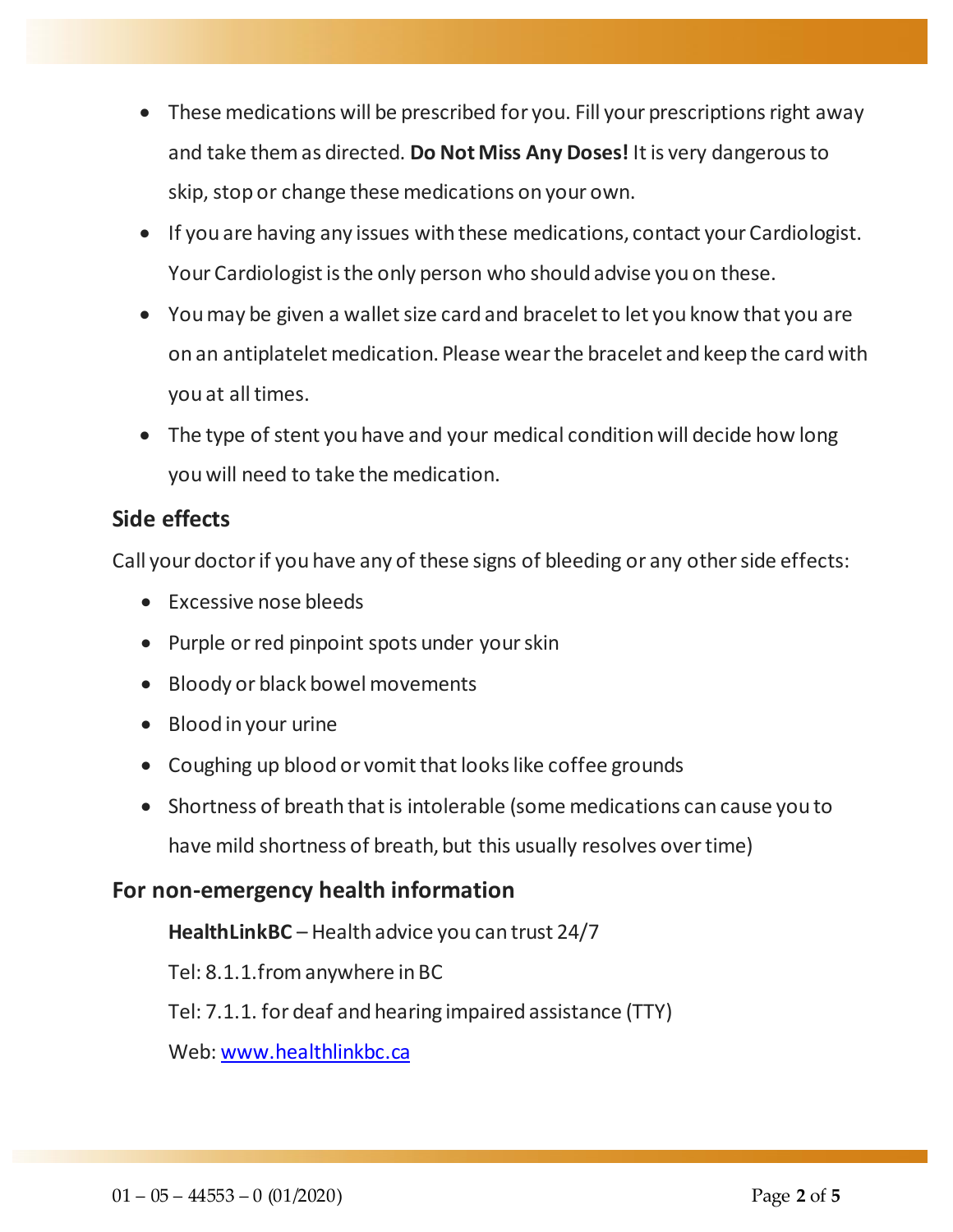# **Filling your prescription**

- BC PharmaCare benefits may cover, or partly cover, your prescription costs. You must be registered with the BC PharmaCare to get these benefits. Coverage depends on your deductible which is based on your net income. Contact PharmaCare at 1.800.663.7100 (toll free) to learn more.
- Anti-platelet medications are only covered (or partly covered) for people who are eligible for PharmaCare benefits and who meet special criteria. Your Cardiologist or Pharmacist must ask for approval of coverage on your behalf.
- You will have to pay the full cost of your prescription if you do not meet the criteria or have not met your yearly PharmaCare deductible.
- **Take this handout with you to get your prescriptions filled and show it to your pharmacist**.

### **Dear Pharmacist:**

We have sent a FAX to BC PharmaCare seeking special authority coverage on an urgent basis for patients who qualify for Clopidogrel (Plavix) or Ticagrelor(Brilinta). If the prescription was written by a cardiologist who has signed the collaborative prescribing agreement the approval should be automatic. Please call if there is a problem with the special authority approval.

Sincerely, Reginald E. Smith, Pharm.D. Cardiac Services, Royal Jubilee Hospital Victoria, B.C. **Tel:** 250-508-4283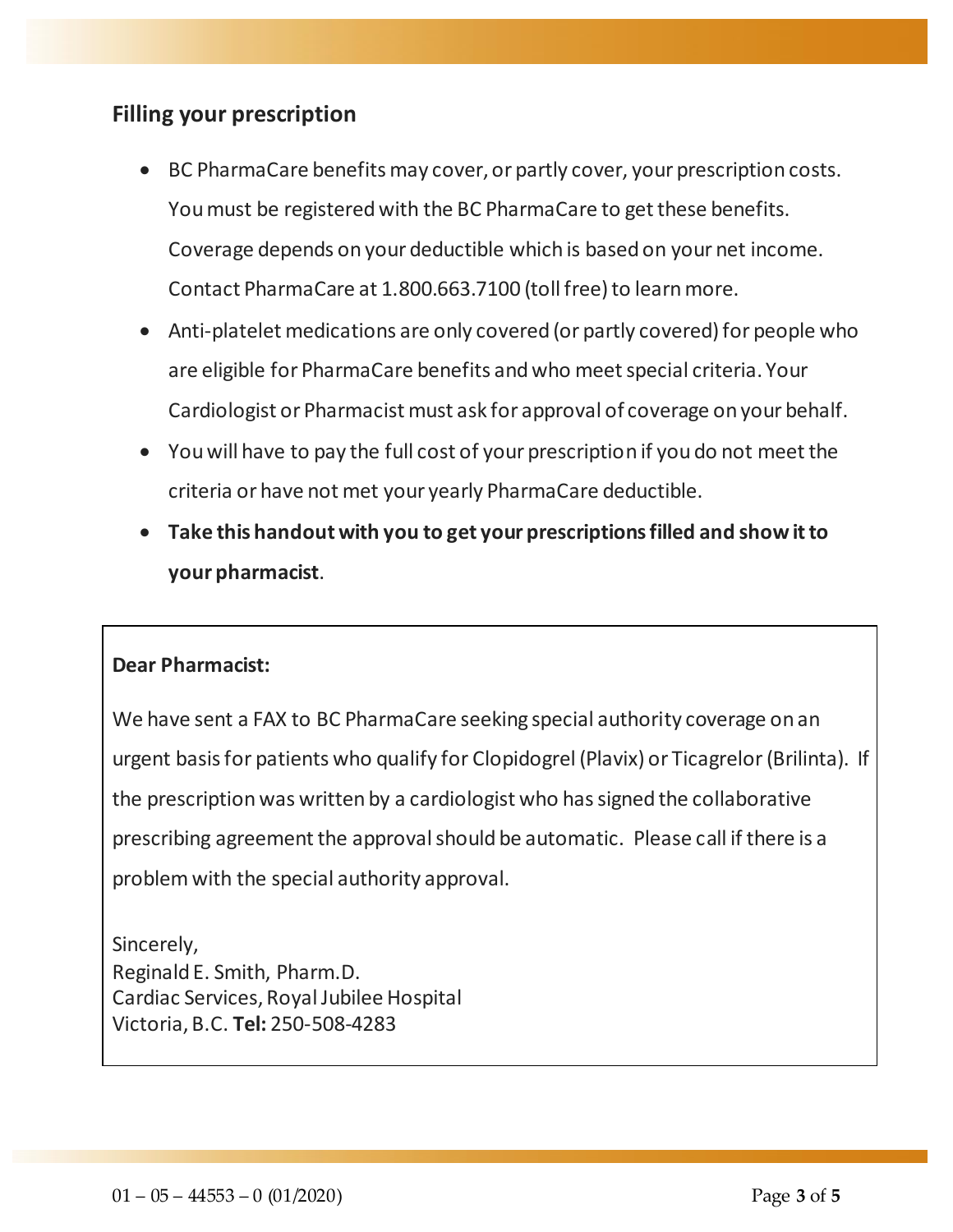

## **Cost of Common Medications after Coronary Stenting**

### **PharmaCare Coverage in BC**

Fair PharmaCare coverage is an income-based prescription drug coverage plan for BC residents. Families with lower incom es receive more assistance than families with higher incomes. Yo u must register for PharmaCare coverage with the provincial government. See website (*www.health.gov.bc.ca/pharmacare/)*for details on registration.

#### **How Your Level of Prescription Drug Coverage Is Calculated**

PharmaCare uses the **net income** from you and your spouse's income tax returns to calculate your family's level of coverage. Net income equals the amount on Line 236 on your tax returns minus any amounts reported on Line 117 (Universal Child Care Benefit payments) and Line 125 (income from a Registered Disability Savings Plan).

If your spouse has not filed a separate tax return, PharmaCare may include the Married Amount from Line 303 of your re turn. They may also re fer to GST Credit Application on your Income Tax Return to calculate your spouse's income. **PharmaCare Coverage for British Columbia Residents Born After 1939**

| <b>Net Annual Family</b> | <b>Family Deductible</b> | <b>PharmaCare Pays once</b> | <b>Family Maximum</b> |
|--------------------------|--------------------------|-----------------------------|-----------------------|
| <b>Income</b>            |                          | deductible reached          |                       |
| Less than $$15,000$      | None                     | 70%                         | 2% of your net income |
| \$15,000 to \$30,000     | 2% of your net income    | 70%                         | 3% of your net income |
| Over \$30,000            | 3% of your net income    | 70%                         | 4% of your net income |

#### **Enhanced coverage for British Columbia Residents Born in or Before 1939**

| <b>Net Annual Family</b><br><b>Income</b> | <b>Family Deductible</b> | <b>PharmaCare Pays once</b><br>deductible reached | <b>Family Maximum</b> |
|-------------------------------------------|--------------------------|---------------------------------------------------|-----------------------|
| Less than $$33,000$                       | None                     | 75%                                               | 2% of your net income |
| \$33,000 to \$50,000                      | 2% of your net income    | 75%                                               | 3% of your net income |
| Over \$50,000                             | 3% of your net income    | 75%                                               | 4% of your net income |

#### **What if My Family Income Has Dropped By 10% Or More In The Past Two Years?**

The PharmaCare deductible is based on your tax return from 2 years ago. If your income has decreased by more than 10%, then you can apply for an income review. Your deductible can be reduced immediately rather than waiting another two years. To get information about income reviews call 1-800-663-7100 or go to the following web site:

**<http://www.health.gov.bc.ca/pharmacare/pdf/FPC03.pdf>**